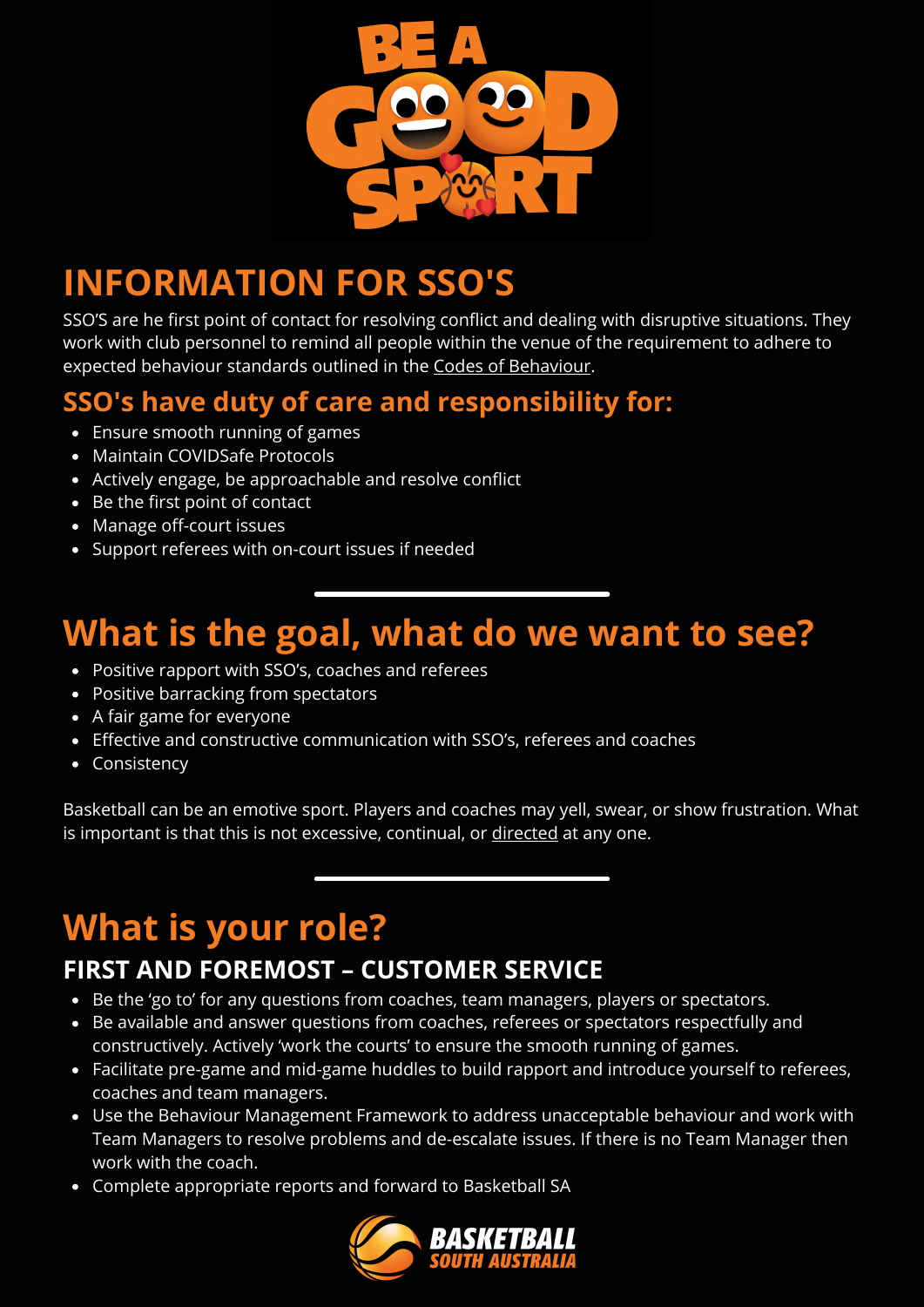

### **SSO's duties and responsibilities**

- Ensure stadium set up including covid-safe protocols and signage
- Introduce yourself to referees and discuss their preferences for communicating with coaches.
- Facilitate the pre-game huddle with the referees, coaches, captains and SSO
- Introduce yourself to team managers
- Encourage fair play and to be a good sport
- Monitor behaviour and where breaches of the Codes of Behaviour occur, liaise with the team manager to jointly manage the issue
- liaise with the coach if there is no team manager
- Foul, derogatory or discriminatory language directed at an official, staff member, or spectator should not be tolerated
- There is no excuse for abuse!

#### **Follow these steps**

- Introduce yourself to referees
- Facilitate pre-game and mid-game huddles
- Introduce yourself to team coaches and team managers
- Check in regularly with referees and respond if they indicate they need help or support
- Actively move between courts so coaches and team managers can see and find you when needed
- Consistently move around the court so you can monitor spectator behaviour and ensure covidsafe compliance
- If more than one staff member on duty divide space to ensure all areas are supervised
- If a spectator breaches the Codes of Behaviour, liaise with the Team Manager (or coach if there is no team manager) to address them in the first instance.
- If the behaviour continues, engage with the team manager (or coach) and address the spectator together.
- Focus on the behaviour we want to see and outline the consequences if they continue e.g. they will be asked to leave the stadium
- Continue to liaise with the Team Manager (or coach) and if the behaviour continues, ask the spectator to leave the venue.